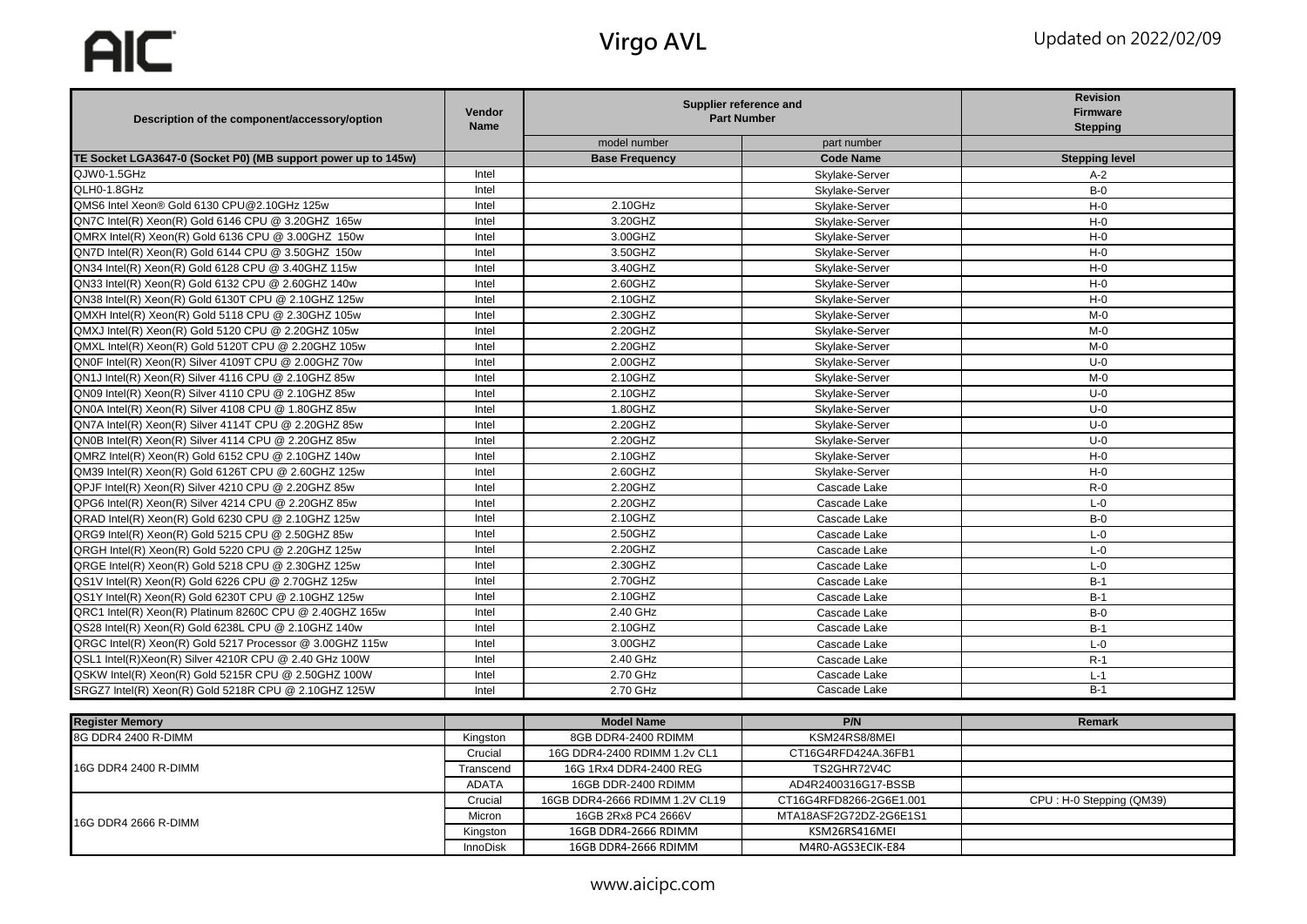## AIC

| <b>Register Memory</b>          |                 | <b>Model Name</b>              | P/N                                    | Remark                             |
|---------------------------------|-----------------|--------------------------------|----------------------------------------|------------------------------------|
|                                 | Crucial         | 32GB DDR4-2666 RDIMM 1.2V CL19 | CT32G4RFD4266.2G6D1                    | CPU: H-0 Stepping (QMS6)           |
|                                 | Crucial         | 32GB DDR4-2666 RDIMM 1.2V CL19 | CT32G4RFD4266-2G6H1.001                | MTA36ASF4G72PZ-2G6H1QG             |
|                                 | Crucial         | 32GB DDR4-2666 RDIMM 1.2V CL19 | CT32G4RFD4266-2G6H1.001                | MTA36ASF4G72PZ-2G6H1QI             |
|                                 | Crucial         | 32GB DDR4-2666 RDIMM 1.2V CL19 | CT32G4RFD4266-2G6E1.001                | MTA36ASF4G72PZ-2G6E1RK             |
| 32G DDR4 2666 R-DIMM            | <b>InnoDisk</b> | 32GB DDR4-2666 RDIMM           | M4RI-BGS3GC0K-C                        |                                    |
|                                 | Kingston        | 32GB DDR4-2666 RDIMM 1.2V      | KSM26RD4/32HAI                         | CPU: M-0 Stepping (QMXJ)           |
|                                 | Samsung         | 32GB DDR4-2666 RDIMM           | M393A4K40CB2-CTD7Q M                   | Memory Speed: 2666MHz              |
|                                 | Skhynix         | 32GB DDR4-2666 RDIMM           | HMA84GR7CJR4N                          |                                    |
|                                 | Crucial         | 32GB DDR4-2666 RDIMM 1.2V CL19 | CT32G4RFD4266-2G6E1.001                | MTA36ASF4G72PZ-2G6E1RG             |
|                                 | Crucial         | 16GB DDR4-2933 RDIMM 1.2V CL21 | CT16G4RFD8293-2G9E1.001                |                                    |
| 16G DDR4 2933 R-DIMM            | Kingston        | 16GB DDR4-2933 RDIMM 1.2V      | KSM29RS4/16MEI                         | Memory Speed: 2933MHz              |
|                                 | Samsung         | DDR4 2933 16GB RDIMM           | M393A2K40DB2-CVFBQ                     |                                    |
|                                 | Crucial         | 32GB DDR4-2933 RDIMM 1.2V CL21 | CT32G4RFD4293-2G9E2.001                | MTA36ASF4G72PZ-2G9E2UG             |
|                                 | Micron          | 32GB 2Rx4 PC4 2933Y            | MTA36ASF4G72PZ-2G9J3TI                 |                                    |
| 32G DDR4 2933 R-DIMM            | Micron          | 32GB 2Rx8 PC4 2933Y            | MTA18ASF4G72PDZ-2G9E1UI                |                                    |
|                                 | Kingston        | 32GB 2Rx4 PC4-2933Y-RB2-12     | KSM29RD4/32MEI                         | Memory Speed: 2933MHz              |
|                                 | Skhynix         | 32GB DDR4-2933 RDIMM           | HMA84GR7CJR4N-WM-T4-AD                 |                                    |
|                                 |                 |                                |                                        |                                    |
| <b>LRDIMM Memory</b>            |                 | <b>Model Name</b>              | P/N                                    | <b>Remark</b>                      |
| 64G DDR4 2400 LR-DIMM           | Samsung         | 64GB DDR4-2400 LRDIMM          | M386A8K40BM1-CRC4Q M                   | Memory Speed: 2400MHz              |
|                                 | Skhynix         | D4 64GB 2666MT/s LRDIMM        | J4CGLH4G4QHXC                          |                                    |
| 64G DDR4 2666 LR-DIMM           | Kingston        | 64GB DDR4-2666 LRDIMM 1.2V     | KSM26LQ4/64HCI                         | Memory Speed: 2666MHz              |
|                                 | Kingston        | 64GB DDR4-2666 LRDIMM 1.2V     | KSM26LQ4/64HAI                         | Memory Speed: 2666MHz              |
| <b>NVDIMM</b>                   |                 | <b>NVDIMM</b>                  | P/N                                    | <b>SUPERCAP</b>                    |
| 8G DDR4 2666 NVDIMM             | Netlist         | 8GB 1Rx4 NN4-2666V-RZZZ-10     | NV4884SET31-422NL0002                  | UPMU 340F(1) 22"(1)NV4 P UC220-8-7 |
|                                 | <b>Netlist</b>  | 16GB 1Rx4 NN4-2666V-RZZZ-10    | NV4A84SBT31-411NL0002                  | UPMU 340F(1) 22"(1)NV4 P UC220-8-7 |
| 16G DDR4 2666 NVDIMM            | Viking          | 16GB 1Rx4 PC4-2666-RZZ-19      | VRA9MRAB2K32PN4E                       | VRNH090FH61C1N                     |
|                                 |                 |                                |                                        |                                    |
| <b>Intel DCPMM</b>              |                 | <b>Model Number</b>            | P/N                                    | Remark                             |
| 128G                            | Intel           |                                | Intel DCPMM NMA1XBD128GQS 128GB        |                                    |
| 512G                            | Intel           |                                | Intel DCPMM NMA1XBD512GQS 512GB        |                                    |
|                                 |                 |                                |                                        |                                    |
| USB 3.0 HDD                     |                 | <b>Model Number</b>            | P/N                                    | <b>SATA/SSD</b>                    |
| $160 - 3TB$                     |                 |                                |                                        |                                    |
| BUFFLO MiniStation USB3.0 1.0TB | <b>Bufflo</b>   | HD-PCT1TU3/BW-AP               | BUFFALO HD-PCTU3 1TB (USB)             | <b>SATA</b>                        |
|                                 |                 |                                |                                        |                                    |
| SATA 3.5" HDD                   |                 | <b>Model Number</b>            | P/N                                    | <b>Type</b>                        |
| $251 - 500GB$                   |                 |                                |                                        |                                    |
| 500GB, 7200 rpm, SATA-II 3.5"   | Seagate         | HDS725050KLA360                | 0A31004                                |                                    |
| 400GB, 7200 rpm, SATA-II 3.5"   | <b>WD</b>       | Caviar <sup>®</sup> SE16       | WD4000AAKS                             | Caviar® SE16                       |
| $1TB \sim 4TB$                  |                 |                                |                                        |                                    |
| 4TB, 7200 rpm, SATA-III 3.5     | Seagate         | ST4000NM0033                   | Consellation® ES.3 9ZM170-003 Z1Z26LFL |                                    |
| 3.5"/1TB/SATA III               | <b>WD</b>       | WD1001FYYG-01SL3W1             | <b>NA</b>                              |                                    |
| 1TB, 7200 rpm, SATA-III 3.5     | Seagate         | ST1000NM0033                   | 9ZM173-003                             | Consellation® ES.3                 |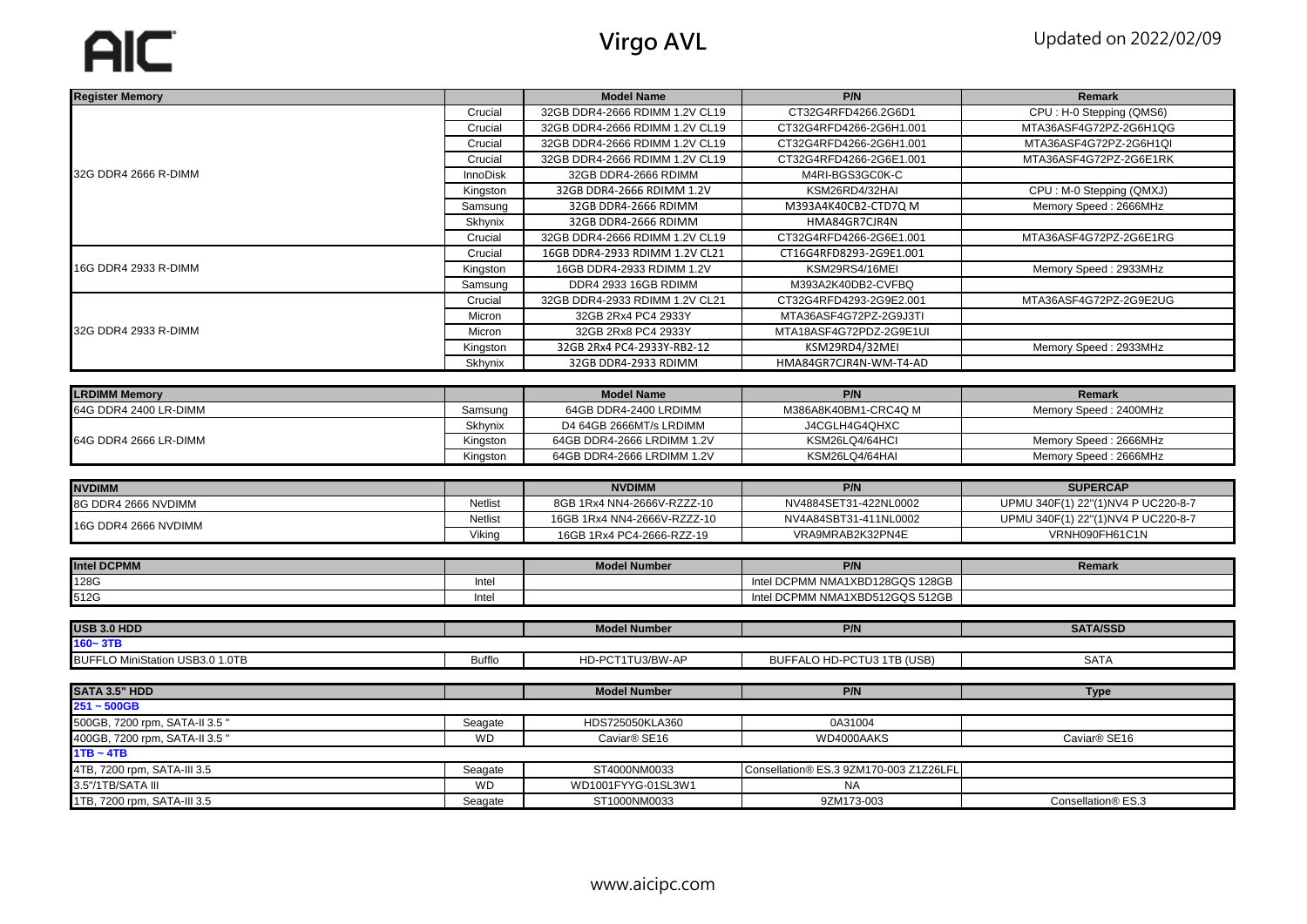| SATA 2.5" HDD                                                                                                         |                             | <b>Model Number</b>                                | P/N                                 | <b>Type</b>                                         |
|-----------------------------------------------------------------------------------------------------------------------|-----------------------------|----------------------------------------------------|-------------------------------------|-----------------------------------------------------|
| $\leq 500$ GB                                                                                                         |                             |                                                    |                                     |                                                     |
| 500GB, 7200 rpm, SATA-II 2.5"                                                                                         | Seagate                     | ST9500620NS                                        | 9RZ164-004                          |                                                     |
|                                                                                                                       |                             |                                                    |                                     |                                                     |
| <b>SATA 2.5" SSD</b>                                                                                                  |                             | <b>Model Number</b>                                | P/N                                 | <b>Type</b>                                         |
| $\leq$ 80GB                                                                                                           |                             |                                                    |                                     |                                                     |
| SanDisk 2.5" SATA SD6SB1M-064G                                                                                        | SanDisk                     | X110 Solid State Drive                             | SD6SB1M-064G                        |                                                     |
| $161 - 500GB$                                                                                                         |                             |                                                    |                                     |                                                     |
| Micron M600 2.5 SSD 256GB SATA 6G/s                                                                                   | Micron                      | MTFDDAK256MBF                                      | MTFDDAK256MBF-1AN1ZABYY             |                                                     |
| Intel® SSD 540s Series 480GB2.5" 6Gb/s                                                                                | <b>INTEL</b>                | SSDSC2KW480H6                                      | SSDSC2KW480H6                       |                                                     |
|                                                                                                                       |                             |                                                    |                                     |                                                     |
| <b>SATA M.2 SSD</b>                                                                                                   |                             | <b>Model Number</b>                                | P/N                                 | <b>Type</b>                                         |
| $\leq$ 500GB                                                                                                          |                             |                                                    |                                     |                                                     |
| NETLIST SSD128GB-002 (128GB, SATA600, M.2, SSD)                                                                       | <b>Netlist</b>              | SSD128GB-002, M.2 2242                             | (128GB, SATA600, M.2, SSD)          |                                                     |
| Phison M.2 128GB SM8128GPYCJGBAIC-S112                                                                                | Phison                      | SM8128GPYCJGBAIC-S112                              | SATA 3.2, 6.0 Gb/s                  |                                                     |
| Phison M.2 256GB SM8256GPYCJGBAIC-S112                                                                                | Phison                      | SM8256GPYCJGBAIC-S112                              | SATA 3.2, 6.0 Gb/s                  |                                                     |
| Phison M.2 512GB SM8512GPYCJGBAIC-S114                                                                                | Phison                      | SM8512GPYCJGBAIC-S114                              | SATA 3.2, 6.0 Gb/s                  |                                                     |
| INTEL SSDSCKJB150G7 (150GB, SATA600, M.2, SSD, SED)                                                                   | Intel                       | SSDSCKJB150G7, M.2 2280                            | (150GB, SATA600, M.2, SSD, SED)     |                                                     |
| INTEL SSDSCKJB240G7 (240GB, SATA600, M.2, SSD, SED)                                                                   | Intel                       | SSDSCKJB240G7, M.2 2280                            | (240GB, SATA600, M.2, SSD, SED)     |                                                     |
| Phison M.2 2280 256GB PS3110SSD                                                                                       | Phison                      | SM8256GPTCB3B-S10C-12                              |                                     |                                                     |
| Phison M.2 2280 128GB PS5008 SSD                                                                                      | Phison                      | ESO128GTLC9-E8C-2                                  |                                     |                                                     |
| Ventura M.2 512GB V512GB2280                                                                                          | Ventura                     | V512GB2280 512GB                                   | SATA 3.0, 6.0 Gb/s                  |                                                     |
| PCIe M.2 SSD                                                                                                          |                             | <b>Model Number</b>                                | P/N                                 |                                                     |
| $\leq$ 500GB                                                                                                          |                             |                                                    |                                     | <b>Type</b>                                         |
| Apacer PCIe Gen 3x4 M.2 2280 128GB                                                                                    |                             |                                                    | NVMe 128GB PCIe Drive               |                                                     |
| acpi M.2 M2PDD-8L 512GB                                                                                               | Apacer                      | 86.20FS4.1T01ABB/APP128G1AN-01TT<br>M2PDD-8L 512GB | 512GB M.2 2280 PCle Gen.3 x4        |                                                     |
| XPG M.2 AGAMMIXS50-1TT-C 1TB 2280                                                                                     | acpi<br><b>XPG</b>          | AGAMMIXS50-1TT-C 1TB                               | XPG GAMMIX S50 PCIe Gen4x4 M.2 2280 | Performance is limited by M.2 slot PCIe lane width  |
| Apacer AS2280Q4 M.2 PCIe 500GB                                                                                        | Apacer                      | AS2280Q4 M.2 PCle Gen4 x4 500GB                    | AP500GAS2280Q4                      | Performance is limited by M.2 slot PCIe lane width  |
| Samsung M.2 MZVLB512HBJQ-00000 512GB                                                                                  | Samsung                     | PCIe Gen3 x4 M.2 512GB                             | MZVLB512HBJQ-00000                  | Performance is limited by M.2 slot PCIe lane width  |
|                                                                                                                       |                             |                                                    |                                     |                                                     |
| <b>SATA DOM SSD</b>                                                                                                   |                             | <b>Model Name</b>                                  | P/N                                 | <b>XXX</b>                                          |
| $= 500GB$                                                                                                             |                             |                                                    |                                     |                                                     |
| Innodisk SATADOM-ML 3ME3 128GB                                                                                        | Innodisk                    | SATADOM-ML 3ME3                                    |                                     |                                                     |
|                                                                                                                       |                             |                                                    |                                     |                                                     |
| NIC CARDs (see motherboard section for LOM)                                                                           |                             | <b>Model Name</b>                                  | P/N                                 | <b>Remark</b>                                       |
| Intel® Ethernet Network Adapter XXV710 (25G SFP+)                                                                     |                             |                                                    |                                     |                                                     |
|                                                                                                                       |                             |                                                    |                                     |                                                     |
|                                                                                                                       | Intel                       | MM#948661 XXV710-DA2                               |                                     | Test with 25GB SFP+ cable                           |
| Intel Ethernet E810XXVDA4G1P5                                                                                         | Intel                       | E810XXVDA4G1P5                                     |                                     | Columbiaville 25 (PCIe FH)                          |
| Intel Ethernet E810CQDA2G1P5                                                                                          | Intel                       | Dual Port 100 Gb/s Network Interface Card          | E810CQDA2G1P5                       | Columbiaville 100 (PCle)                            |
| Intel Ethernet E810-CQDA2                                                                                             | Intel                       | Dual Port 100 Gb/s Network Interface Card          | E810-CQDA2                          |                                                     |
| Qlogic Inteligent Ethernet Adapters 25G dual port (PCIE X8 Gen3)                                                      | QLOGIC                      | QL45212HLCU_25G                                    | QL45212HLCU_25G dual port           |                                                     |
| Qlogic Inteligent Ethernet Adapter 100G single port (PCIE X16 Gen3)                                                   | QLOGIC                      | QL45611HLCU_100G                                   | QL45611HLCU_100G single port        |                                                     |
| Qlogic Inteligent Ethernet Adapter 25G dual port (PCIE X8 Gen3)                                                       | QLOGIC<br>QLOGIC            | QL41212HLCU_25G<br>QL41232HOCU(Dual25G)            | AH2010406-01 A                      | Test with 25GB SFP+ cable<br>QLOGLC OCP QL41232HOCU |
| Qlogic Inteligent Ethernet Adapters 25G dual port (PCIE X8 Gen3)<br>Broadcom BCM957508-P2100G                         | <b>Broadcom</b>             | BCM957508-P2100G Dual Port 100Gbs                  | AH2010407-11 A<br>BCM957508-P2100G  |                                                     |
|                                                                                                                       |                             | BCM957414A4140C                                    |                                     |                                                     |
| Broadcom Single port 50 Gb/s or 40 Gb/s Network Interface Card (50G QSF<br>Broadcom PCIE standard slot 1GbE dual port | Broadcom<br><b>Broadcom</b> | BMC95720A2003G                                     | PCIE standard slot 1GbE dual port   |                                                     |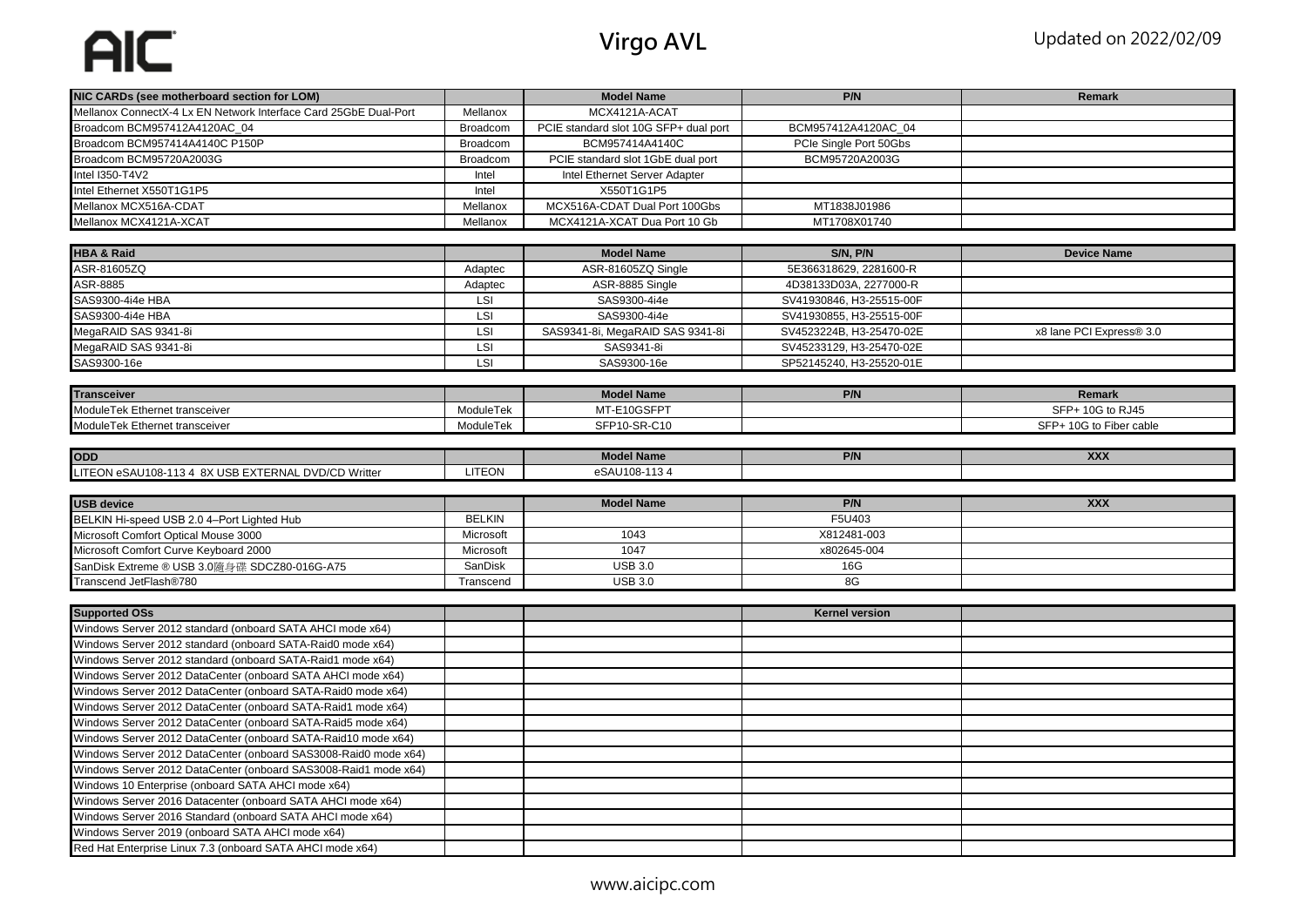## AIC

| <b>Supported OSs</b>                                                                  |  | <b>Kernel version</b> |  |
|---------------------------------------------------------------------------------------|--|-----------------------|--|
| Red Hat Enterprise Linux 7.2 (onboard SATA AHCI mode x64)                             |  |                       |  |
| Red Hat Enterprise Linux 7.2 (onboard SATA-Raid0 mode x64)                            |  |                       |  |
| Red Hat Enterprise Linux 7.2 (onboard SATA-Raid1 mode x64)                            |  |                       |  |
| Red Hat Enterprise Linux 7.2 (onboard SATA-Raid5 mode x64)                            |  |                       |  |
| Red Hat Enterprise Linux 7.2 (onboard SAS3008-Raid0 mode x64)                         |  |                       |  |
| Red Hat Enterprise Linux 7.2 (onboard SAS3008-Raid1 mode x64)                         |  |                       |  |
| CentOS 7.3 (onboard SATA AHCI mode x64)                                               |  |                       |  |
| CentOS 7.3 (onboard SATA-Raid0 mode x64)                                              |  |                       |  |
| CentOS 7.3 (onboard SATA-Raid1 mode x64)                                              |  |                       |  |
| CentOS 7.3 (onboard SATA-Raid5 mode x64)                                              |  |                       |  |
| CentOS 7.3 (onboard SATA-Raid10 mode x64)                                             |  |                       |  |
| CentOS 7.2 (onboard SATA AHCI mode x64)                                               |  |                       |  |
| CentOS 7.2 (onboard SAS3008-Raid0 mode x64)                                           |  |                       |  |
| CentOS 7.2 (onboard SAS3008-Raid1 mode x64)                                           |  |                       |  |
| CentOS 7.3 (onboard SAS3008-Raid5 mode x64)                                           |  |                       |  |
| CentOS 7.3 (onboard SAS3008-Raid10 mode x64)                                          |  |                       |  |
| CentOS 7.1 (onboard SATA AHCI mode x64)                                               |  |                       |  |
| SuSE Linux Enterprise Server 12 (onboard SATA AHCI mode x64)                          |  |                       |  |
| SuSE Linux Enterprise Server 11 SP2 (onboard SATA AHCI mode x64)                      |  |                       |  |
| Ubuntu Server 16.04 (onboard SATA AHCI mode x64)                                      |  |                       |  |
| Fedora 24 (onboard SATA AHCI mode x64)                                                |  |                       |  |
|                                                                                       |  |                       |  |
| <b>Supported UEFI OSs</b>                                                             |  |                       |  |
| Windows Server 2012 R2 standard (onboard SATA AHCI mode x64)                          |  |                       |  |
|                                                                                       |  |                       |  |
| Windows Server 2012 R2 DataCenter (onboard SATA-Raid0 mode x64)                       |  |                       |  |
| Windows Server 2012 R2 DataCenter (onboard SATA-Raid1 mode x64)                       |  |                       |  |
| Windows Server 2012 R2 DataCenter (onboard SATA-Raid5 mode x64)                       |  |                       |  |
| Windows Server 2012 R2 DataCenter (onboard SATA-Raid10 mode x64)                      |  |                       |  |
| Windows Server 2012 R2 DataCenter (onboard SATA AHCI mode x64)                        |  |                       |  |
| Windows 10 Enterprise (onboard SATA AHCI mode x64)                                    |  |                       |  |
| Windows Server 2016 Datacenter (onboard SATA AHCI mode x64)                           |  |                       |  |
| Windows Server 2016 Standard (onboard SATA AHCI mode x64)                             |  |                       |  |
| Windows Server 2019 (onboard SATA AHCI mode x64)                                      |  |                       |  |
| Red Hat Enterprise Linux 7.3 (onboard SATA AHCI mode x64)                             |  |                       |  |
| Red Hat Enterprise Linux 7.3 (onboard SATA-Raid0 mode x64)                            |  |                       |  |
| Red Hat Enterprise Linux 7.3 (onboard SATA-Raid1 mode x64)                            |  |                       |  |
| Red Hat Enterprise Linux 7.3 (onboard SATA-Raid5 mode x64)                            |  |                       |  |
| Red Hat Enterprise Linux 7.3 (onboard SATA-Raid10 mode x64)                           |  |                       |  |
| Red Hat Enterprise Linux 7.3 (onboard SAS3008-Raid0 mode x64)                         |  |                       |  |
| Red Hat Enterprise Linux 7.3 (onboard SAS3008-Raid1 mode x64)                         |  |                       |  |
| Red Hat Enterprise Linux 7.3 (onboard SAS3008-Raid5 mode x64)                         |  |                       |  |
| Red Hat Enterprise Linux 7.3 (onboard SAS3008-Raid10 mode x64)                        |  |                       |  |
| Red Hat Enterprise Linux 7.2 (onboard SATA AHCI mode x64)                             |  |                       |  |
| CentOS 7.3 (onboard SATA AHCI mode x64)                                               |  |                       |  |
| CentOS 7.3 (onboard SATA-Raid0 mode x64)                                              |  |                       |  |
| CentOS 7.3 (onboard SATA-Raid1 mode x64)                                              |  |                       |  |
| CentOS 7.3 (onboard SATA-Raid5 mode x64)<br>CentOS 7.3 (onboard SATA-Raid10 mode x64) |  |                       |  |